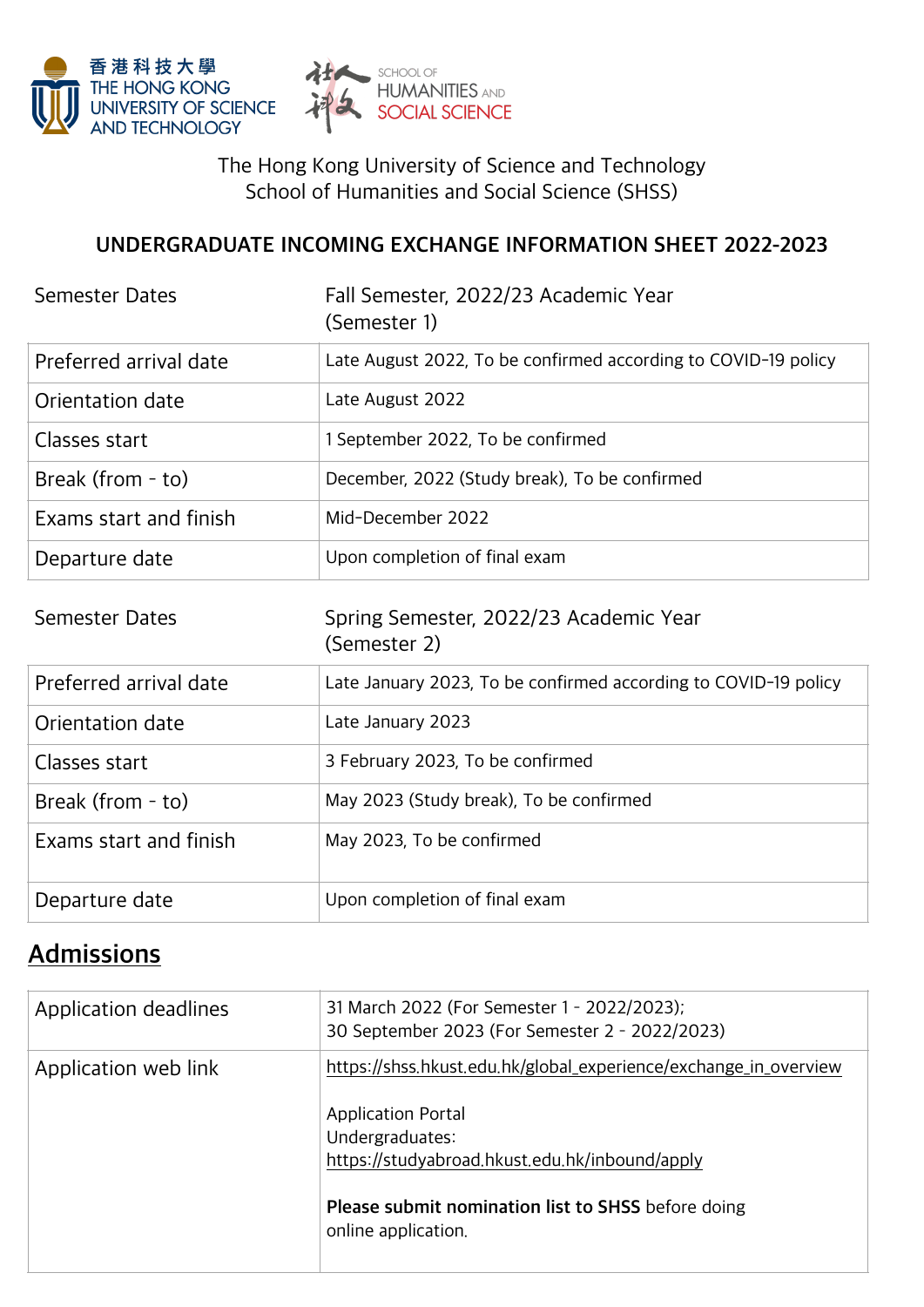# **Accommodation**

| Type of student housing               | On/ Off campus housing                                      |
|---------------------------------------|-------------------------------------------------------------|
| available                             | University accommodation guaranteed subject to application. |
| Accommodation application<br>deadline | Stipulated in application portal                            |

# **Accommodation**

| Courses Information        | Please see the below link as a reference.<br>Social Science Courses:<br>https://sosc.hkust.edu.hk/teaching_learning/undergraduate-<br>courses-2021-22-spring<br>Humanities Courses:<br>https://huma.ust.hk/teaching_learning/undergraduate-course-<br>offering-for-spring-2022/<br>Language Courses:<br>https://cle.hkust.edu.hk/courses<br>Students are strongly recommended to take Humanities & Social Sciences |
|----------------------------|--------------------------------------------------------------------------------------------------------------------------------------------------------------------------------------------------------------------------------------------------------------------------------------------------------------------------------------------------------------------------------------------------------------------|
|                            | Courses during exchange period, enrollment to courses outside SHSS (for<br>example, business course) is not guaranteed.                                                                                                                                                                                                                                                                                            |
| Grading system Information | https://registry.hkust.edu.hk/resource-library/academic-regulations-<br>governing-ug-studies-2020-21#C7                                                                                                                                                                                                                                                                                                            |
| Credit System              | http://ugadmin.ust.hk/ug-guide/courses/detail.html                                                                                                                                                                                                                                                                                                                                                                 |

# **Finance**

| <b>Tuition Fee</b>                                                          | N/A                                                                                                                                                                                                                                                                                                                                                                                                                                                                |
|-----------------------------------------------------------------------------|--------------------------------------------------------------------------------------------------------------------------------------------------------------------------------------------------------------------------------------------------------------------------------------------------------------------------------------------------------------------------------------------------------------------------------------------------------------------|
| Average cost of living<br>(e.g. room, food,<br>entertainment,<br>books etc) | Exchange students are required to pay a lump-sum of HK\$14,400<br>(one term) or HK\$27,400 (year-long) (subject to revision) for<br>covering the following upon acceptance:<br>- University-provided accommodation<br>- Student visa application and handling<br>- HKUST Compulsory Travel Insurance<br>Notes: The amount will be deducted accordingly if students choose not to live in<br>University accommodation, or do not need a visa to study in Hong Kong. |
|                                                                             | Living expenses vary depending on your lifestyle choices. Please<br>budget around HK\$25,000 (US\$3,200) per term including<br>transportation, meals, course materials and daily supplies.                                                                                                                                                                                                                                                                         |